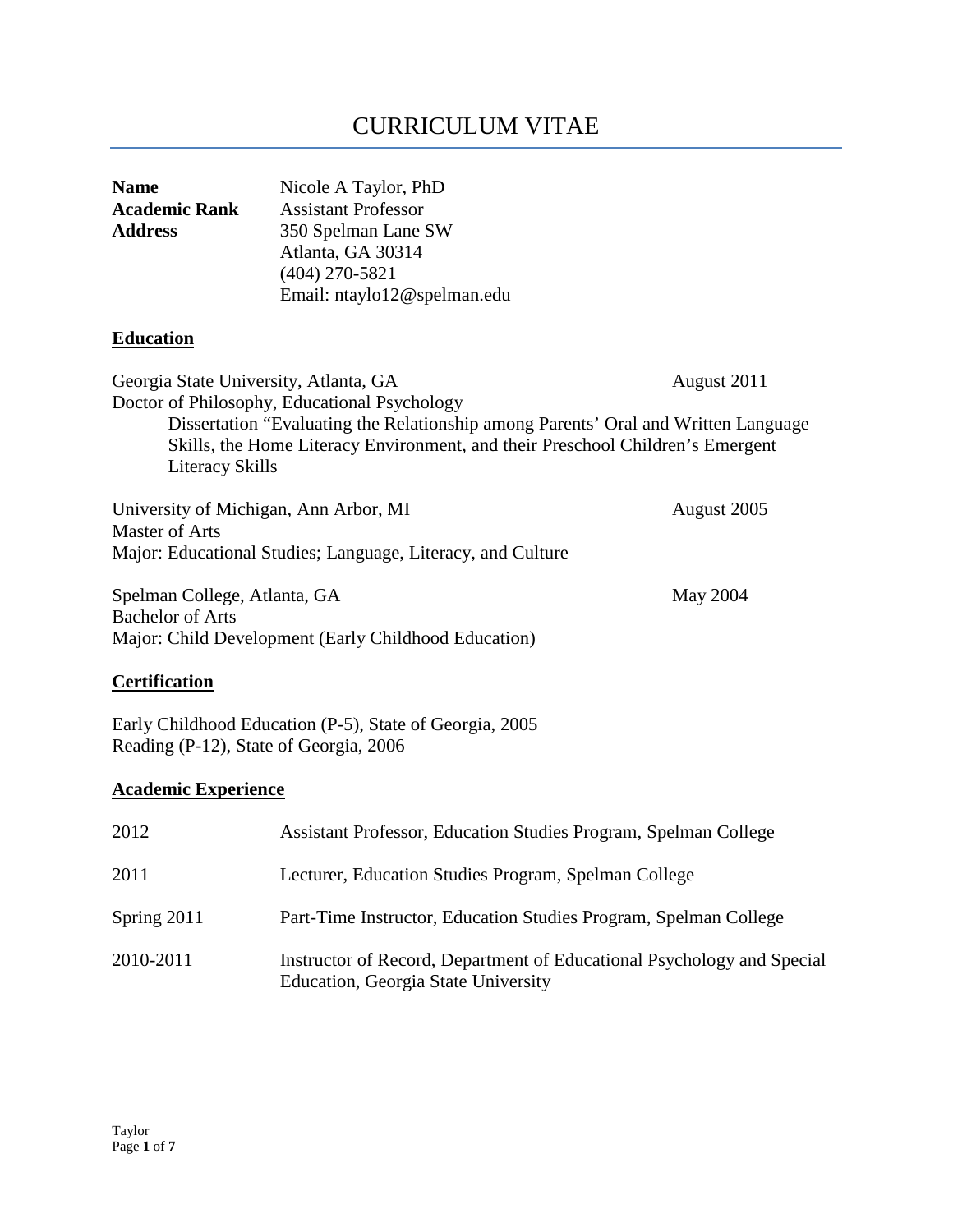# **Courses**

#### **Georgia State University- Courses Taught**

- EDUC 2130 Exploring Learning and Teaching (undergraduate)
- EDUC 2120 Exploring Socio-cultural Perspectives on Diversities in Education (undergraduate)
- EPY 2050 Human Growth and Development (undergraduate) \*face to face & online
- EPY 7500 Individual and Family over the Lifespan (graduate)
- EPY 7090 Psychology of Learning and Learners (graduate) \*face to face & online

#### **Morehouse College- Courses Taught**

PSY 304 Adolescent Psychology

#### **Spelman College- Courses Taught**

- EDU 224 Child Development Theories and Patterns
- EDU 204 Educational Psychology
- EDU 316 Exceptional Children
- EDU 338 Junior Research Seminar
- EDU 357 Reading: Teaching & Diagnosis
- EDU 438 Senior Thesis I
- EDU 441 Senior Thesis II

# **Spelman Courses Created and Taught**

EDU 392 Adult and Family Literacy

# **Spelman Courses Revised for Online Learning**<br>EDU 304 Educational Psychology (for maiors

Educational Psychology (for majors)

# **Teaching Experience**

Literacy Action, Incorporated Atlanta, GA *Position:* Adult Basic Education, Teacher (Summer 2010) *Courses Taught*:

• Reading 3 (adults reading at the 2nd-4th grade reading equivalency levels)

Georgia State University Department of Psychology Atlanta, GA *Position:* Cognitive Development Specialist (Research Intervention Teacher) (2007-2009)

• Reading instructor of mildly intellectually disabled children  $(2<sup>nd</sup> - 5<sup>th</sup>$  grades).

F. L. Stanton Elementary School Atlanta Public Schools Atlanta, GA *Position:* General Education, First Grade Teacher (2005-2007)

Taylor Page **2** of **7**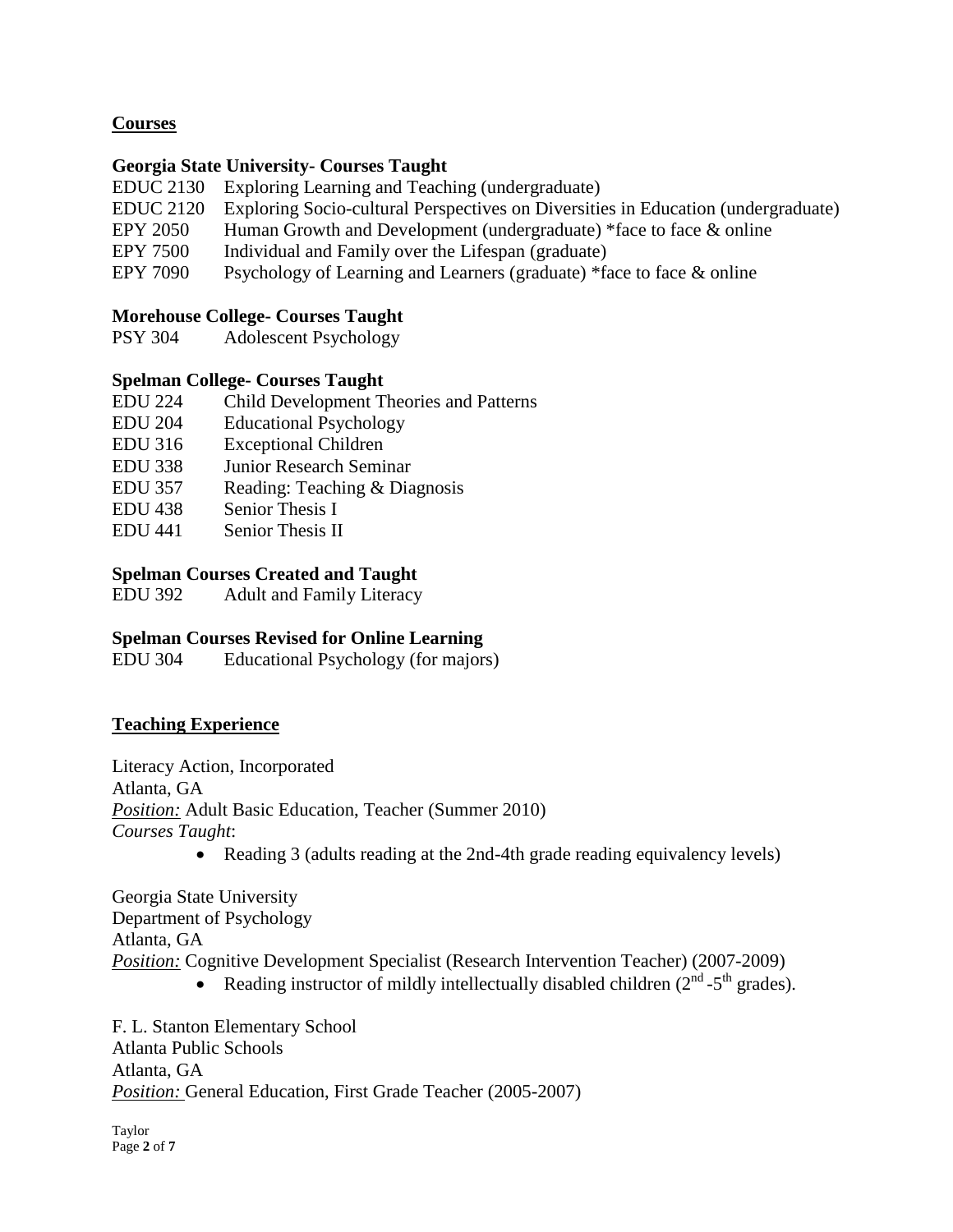#### **Research Experience**

#### **Literacy Practices of Refugee Mothers** 2013-2014

• I was the Principal Investigator for this study. The family literacy study aimed at investigating how refugee families navigate literacy with their young children as we also consider the social and political contexts in which these literacy activities occur. Specifically, the research assessed the relationships between the parents' and their child's literacy skills in addition to the home literacy environment context.

#### **Language and Literacy Fellow** July 2009-August 2011

Graduate Research Assistant III to Daphne Greenberg, PhD, Associate Professor, Georgia State University, Atlanta, GA.

- Analyzed data for various studies including a repeated reading fluency intervention study and a reasoning skills and world knowledge study of adults who read below the sixth grade levels.
- Conducted reliability checking of large database of 500 participants.
- Conducted various statistical analyses using SPSS.
- Assisted with literature reviews for manuscript submissions.
- Assisted with grant proposal writing.
- Presented at research conferences.

#### **Early Language and Literacy Constanting Community Constanting October 2004- June 2005**

Graduate Research Assistant to Susan Neuman, PhD, Professor, University of Michigan, Ann Arbor, MI.

- Early Language and Literacy Classroom Observer (ELLCO).
- Assessed and analyzed data collected.

#### **Publications and Manuscripts**

Taylor, N. (2015). Full circle moments: The navigation of an education journey. In M. Zhou (Ed), *Supporting multiculturalism and gender diversity in university settings (*pp.24-37). Hershey, PA: IGI Global.

- Taylor, N., Greenberg, D., & Bingham, G. (2013) The relationship between the home literacy environment, parental characteristics, and children's emergent literacy skills. In B.W. Toso & G. Price (Eds.) *22nd National Conference on Family Literacy Research Strand Conference Proceedings* (pp.94-103). University Park, PA: Pennsylvania State University.
- Taylor, N. (2012) Bringing literacy home [ Review of the book *Bringing Literacy Home* by D. Fisher & K. Dunsmore (Eds.)]. *Journal of Research and Practice for Adult Literacy, Secondary, and Basic, Education*, *6*(1), 59-60.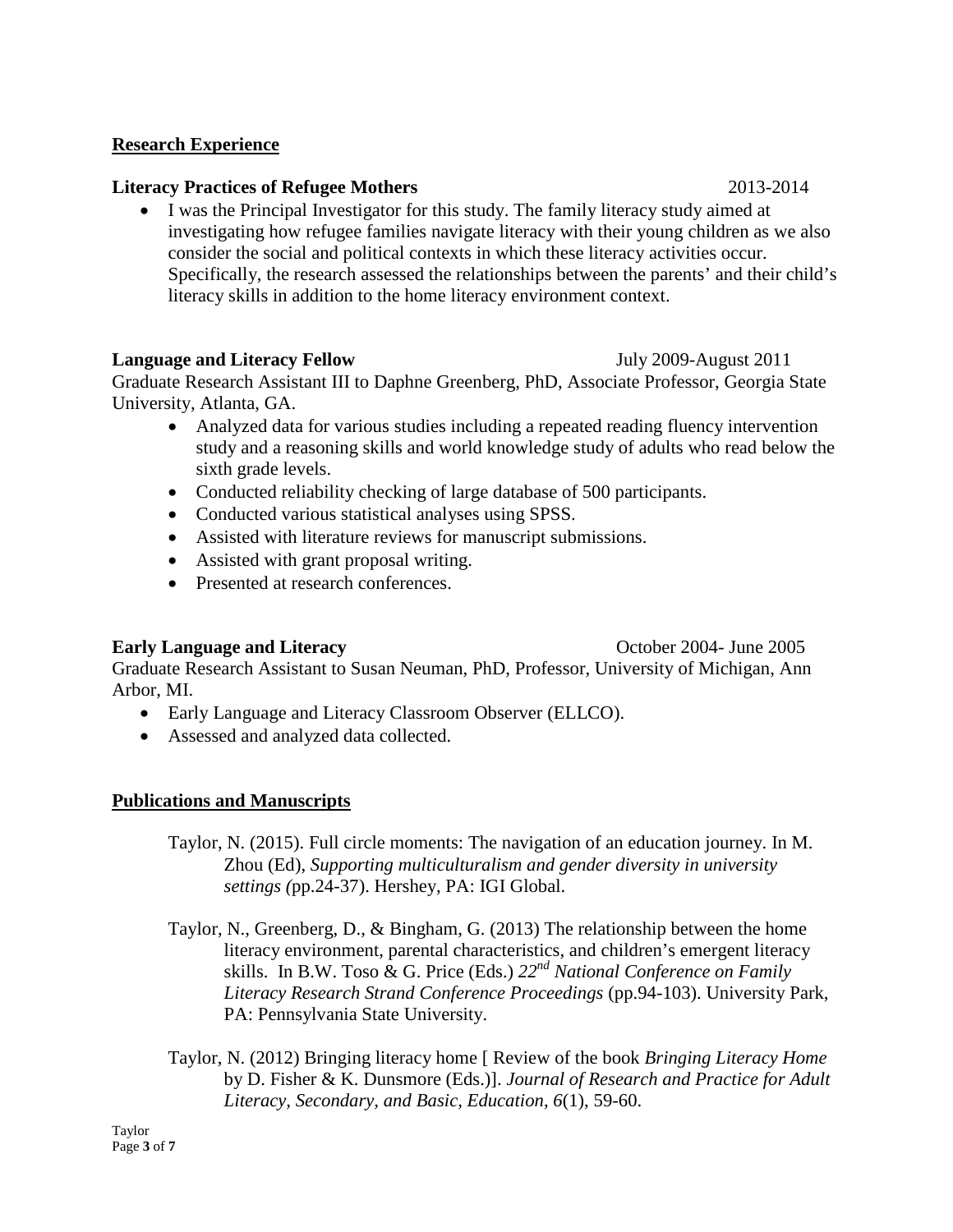- Taylor, N., Greenberg, D., & Terry, N.P. (2012) The relationship between parents oral and written language skills and their preschool children's emergent literacy skills. In B.W. Toso & G. Price (Eds.) *22nd National Conference on Family Literacy Research Strand Conference Proceedings* (pp.95-104). University Park, PA: Pennsylvania State University.
- Taylor, N., Greenberg, D., Laures-Gore, J., & Wise, J. (2011). Exploring the syntactic skills of struggling adult readers. *Reading and Writing: An Interdisciplinary Journal, 25*(6), 1385-1402.
- Taylor, N. (2011). Laboring to learn. [Review of the book *Laboring to learn* by L.Rivera]. *Journal of Adult Basic Education and Literacy, 5,*120.
- Taylor, N., Greenberg, D., & Terry, N.P. (accepted). Examining the relationships between parents' literacy skills and their preschool children's emergent literacy skills. *Journal of Research and Practice for Adult Literacy, Secondary, and Basic, Education.*

#### **Presentations**

- Taylor, N. (2015, March). *Language and Literacy Practices among Refugee Families.* Concurrent Session presenter at the 2015 National Conference on Family Literacy, Houston, TX.
- Taylor, N. (2014, April). The Importance of the home literacy environment and parent involvement. *Andrew P Stewart Center Parent Meeting, Atlanta, GA.*
- Taylor, N. (2014, March). *Addressing exceptionalities in the classroom.* Concurent Session presenter at the 2014 Diversity Seminar, Education Studies Program, Atlanta, GA.
- Taylor, N. (2014, February). *Assessing the home literacy environment: Past and present explorations of its multidimensional aspects.* Concurrent Session presenter at the 2014 National Conference on Family Literacy, Washington, D.C.
- Taylor, N. (2013, October). *The home literacy environment: Literacy is a family affair.* Research Symposium Presenter at the  $47<sup>th</sup>$  Annual Georgia Association on Young Children (GAYC), Duluth, Georgia.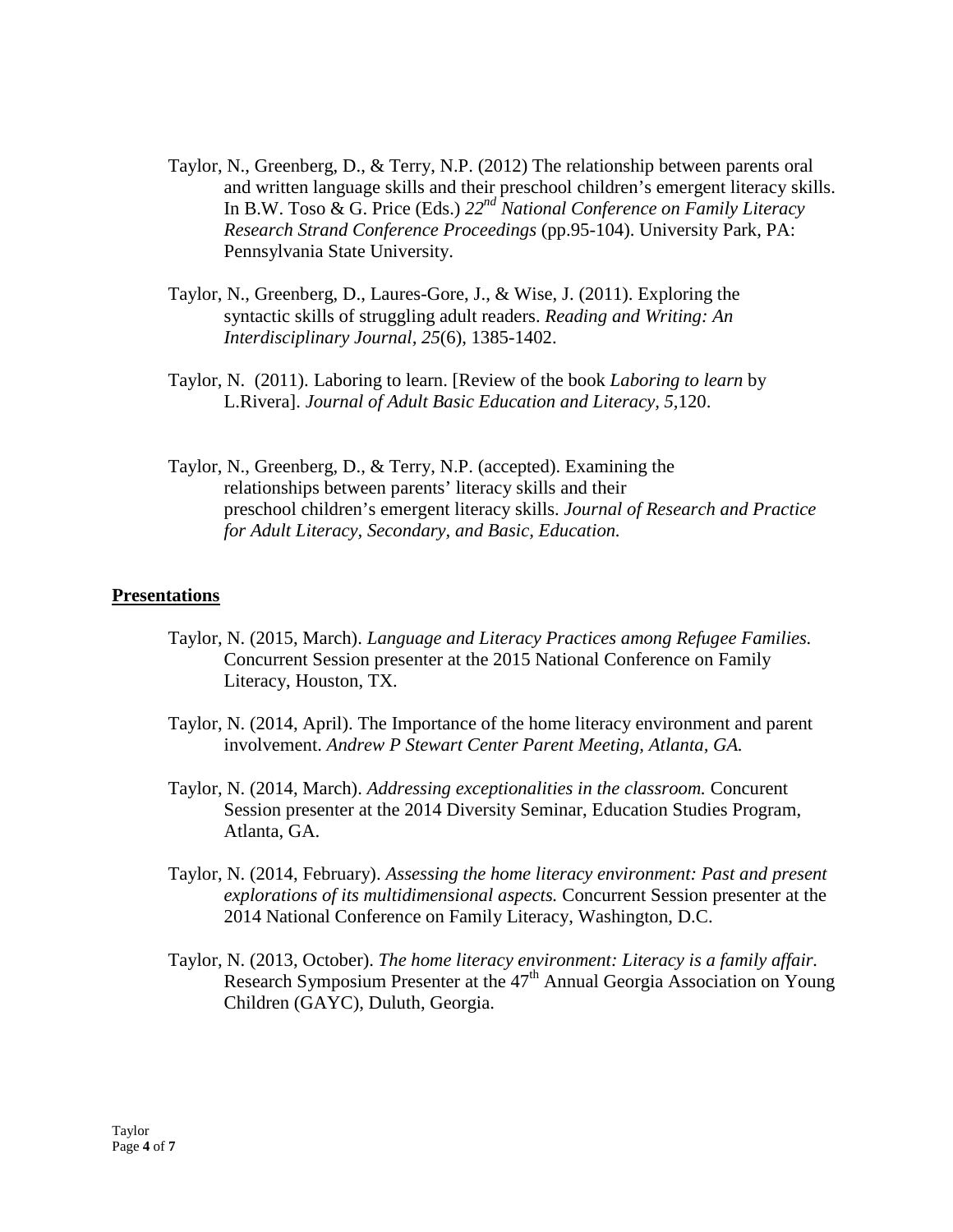- Taylor, N., Greenberg, D., & Bingham, G. (2013, April). *Exploring the relationship between the home literacy environment and preschool children's emergent literacy skills.* Concurrent Session presenter at the 2013 National Conference on Family Literacy, Louisville, Kentucky.
- Taylor, N., Greenberg, D., & Bingham,G. (2013, February). *The home literacy environment and children's emergent literacy skills: What is the relationship?* Poster Session at the Eastern Education Research Association [EERA] Conference, Sarasota, Florida.
- Taylor, N., Greenberg, D., & Terry, N.P. (2012, March). *Relationships between parents' literacy skills and their children's emergent literacy skills.* Concurrent Session presenter at the 2012 National Conference on Family Literacy, San Diego, CA.
- Taylor, N., Greenberg, D., & Terry, N.P. (2012, February). *The relationship between parent's oral and written language skills and their preschool children's oral and written language skills*. Poster Session at the Eastern Education Research Association [EERA] Conference, Hilton Head, South Carolina.
- Taylor, N. (2011, April). *Exploring the syntactic skills of struggling adult readers*. Poster Session at Language and Literacy Day; Research on the Challenges of Acquiring Language and Literacy, Atlanta, GA.
- Taylor, N., Greenberg, D., Laures-Gore, J., & Wise, J. (2011, February). *Exploring the syntactic skills of struggling adult readers.* Poster Session at the Learning Disabilities of America 48th International Conference, Jacksonville, FL.
- Greenberg, D., & **Taylor, N**. (2009, November). *Women and literacy: What are the issues?* Member of panel at the National Women's Studies Association Annual Conference, Atlanta, Georgia.
- Taylor, N. (2008, October). *Reading in early literacy classrooms,* EDLA 8020*,* Georgia State University, Atlanta, GA.
- Cohen, E., **Taylor, N**., Sevick, R., & Morris, R. (2008, June). *Combining the PHAST and RAVE-O programs: Strategies for struggling readers.* Concurrent session presenter at the University of West Georgia Learning Festival, Carollton, GA.
- Cohen, E., Foster, M., **Taylor, N**., Bucklen, M., Sevick, R., & Morris, R. (2008, June). *Differentiated math instruction for students with intellectual disabilities.* Concurrent session presenter at the University of West Georgia Learning Festival, Carollton, GA.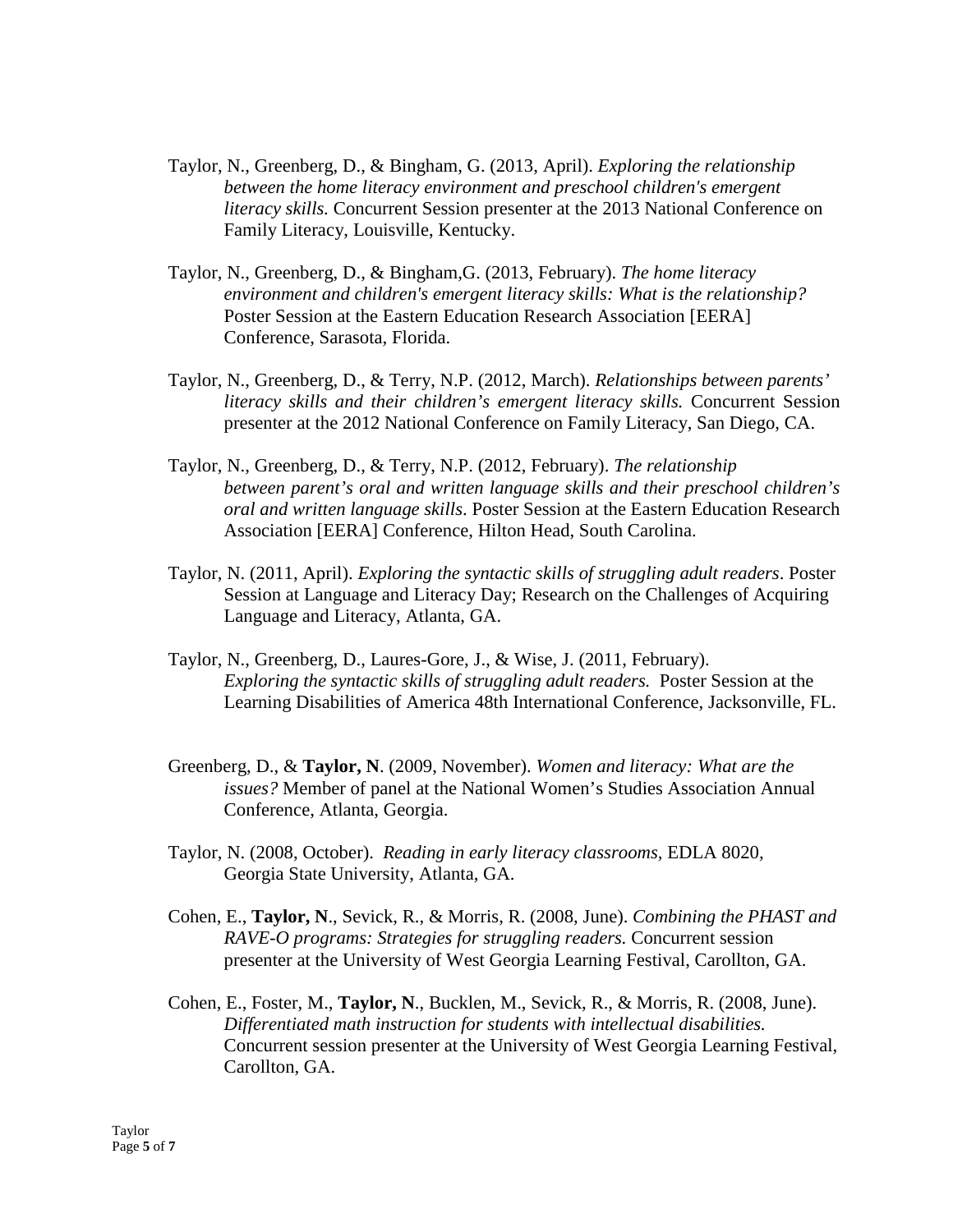# **Professional Activities**

| 2015      | <b>Journal Article Reviewer, Journal of Research and Practice for Adult</b> |  |  |
|-----------|-----------------------------------------------------------------------------|--|--|
|           | Literacy, Secondary, and Basic Education                                    |  |  |
| 2013      | Peer Reviewer, Journal of Research in Education                             |  |  |
| 2012      | <b>Guest Reviewer, Early Childhood Research Quarterly</b>                   |  |  |
| 2012      | Reviewer, American Psychological Association (APA), Division 15,            |  |  |
|           | conference proposals.                                                       |  |  |
| 2009-2011 | <b>Executive Board, Educational Psychology and Special Education:</b>       |  |  |
|           | Doctoral Student Association (EPSE-DSA), Georgia State University,          |  |  |
|           | Atlanta, GA                                                                 |  |  |
| 2011      | Reviewer, American Psychological Association (APA), Division 15,            |  |  |
|           | conference proposals.                                                       |  |  |
| 2010      | <b>Reviewer</b> , American Education Research Association (AERA), Adult     |  |  |
|           | Literacy SIG, conference proposals.                                         |  |  |

# **Service**

College

- Faculty Mentor, Social Justice Fellows, Spelman College
- Member, Institutional Review Board (IRB), Spelman College
- Member, Office of Disability Services Community of Practice Board, Spelman College
- Sophomore and Junior Academic Advisor, Education Studies Program, Spelman College

# Community

- Book Buddies Reading Coordinator, Andrew P. Stewart Center
- Humanities Scholar, Prime Time Family Literacy Program, Fulton County Library System
- Independent Review Volunteer, United Way Investment Process

# **Awards and Honors**

- Jaguar Teacher of the Year, Spelman College, 2012
- Outstanding Doctoral Dissertation in Educational Psychology, Georgia State University, 2012
- Outstanding Doctoral Student in Educational Psychology, Georgia State University, 2011
- Mortar Board National College Senior Honor Society, 2004
- Graduated Cum Laude, Spelman College, 2004